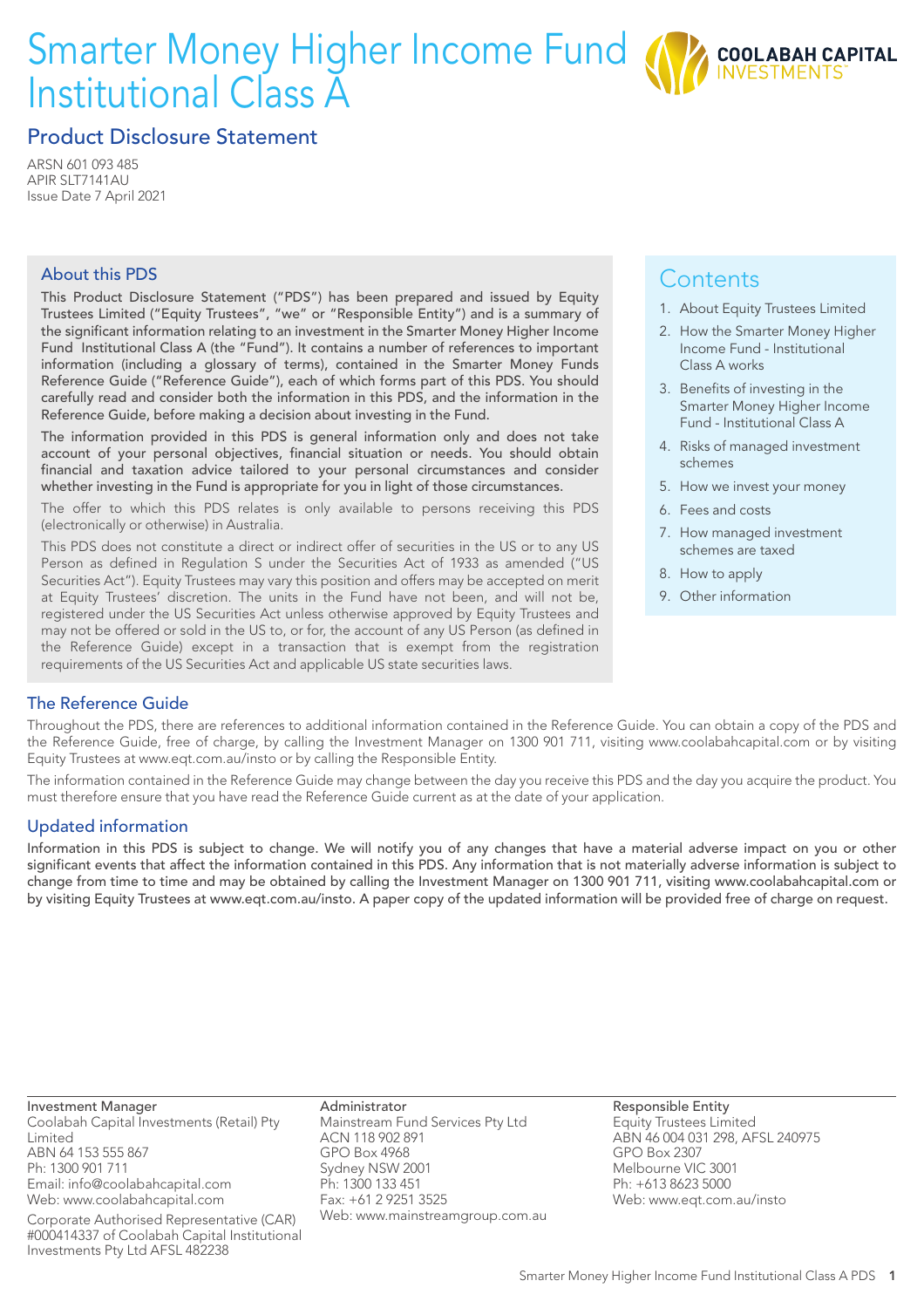# 1. About Equity Trustees Limited

#### The Responsible Entity

#### Equity Trustees Limited

Equity Trustees Limited ABN 46 004 031 298 AFSL 240975, a subsidiary of EQT Holdings Limited ABN 22 607 797 615, which is a public company listed on the Australian Securities Exchange (ASX: EQT), is the Fund's responsible entity and issuer of this PDS. Established as a trustee and executorial service provider by a special Act of the Victorian Parliament in 1888, today Equity Trustees is a dynamic financial services institution which continues to grow the breadth and quality of products and services on offer.

Equity Trustees' responsibilities and obligations as the Fund's responsible entity are governed by the Fund's constitution ("Constitution"), the Corporations Act and general trust law. Equity Trustees has appointed Coolabah Capital Investments (Retail) Pty Limited as the investment manager of the Fund. Equity Trustees has appointed a custodian to hold the assets of the Fund. The custodian has no supervisory role in relation to the operation of the Fund and is not responsible for protecting your interests.

#### The Investment Manager

#### Coolabah Capital Investments (Retail) Pty Limited

The Investment Manager is Coolabah Capital Investments (Retail) Pty Ltd (CCIR), which is a corporate authorised representative (#000414337) of Coolabah Capital Institutional Investments Pty Ltd (AFSL 482238).

CCIR has appointed its related entity, Coolabah Capital Institutional Investments Pty Ltd (CCII), as the Portfolio Manager to which it sub-delegates all portfolio management responsibilities for the Fund and its other fixed-income products. Both the Investment Manager and Portfolio Manager are wholly owned subsidiaries of Coolabah Capital Investments Pty Ltd (CCI). CCI is 75% owned by its portfolio management team, and one quarter owned by Pinnacle Investment Management Group Limited, a leading Australian-based multi-affiliate investment firm.

Established in 2011, the CCII's goals are to develop and deliver low risk savings and retirement solutions that outperform traditional cash and fixed-income products through active portfolio management. As at 31 January 2021, it managed approximately \$5.0 billion in assets.

These savings solutions, which include this Fund, have been created to satisfy demand for lower risk investment products that can:

- provide investors with cash and fixed-income opportunities that add value generally beyond deposits,
- outperform conventional fixed-income investments without taking significant interest rate duration risk,
- offer investors diversification opportunities away from the volatility of the share market, and
- supply retirees with regular quarterly income.

### 2. How the Smarter Money Higher Income Fund - Institutional Class A works

The Fund is a class of the Smarter Money Higher Income Fund ARSN 601 093 485, a registered managed investment scheme governed by the Constitution. The Fund comprises assets which are acquired in accordance with the Fund's investment strategy. Direct investors receive units in the Fund when they invest. In general, each unit represents an equal interest in the assets of the Fund subject to liabilities; however, it does not give investors an interest in any particular asset of the Fund.

If you invest in the Fund through an IDPS (as defined in the Reference Guide) you will not become an investor in the Fund. The operator or custodian of the IDPS will be the investor entered in the Fund's register and will be the only person who is able to exercise the rights and receive the benefits of a direct investor. Your investment in the Fund through the IDPS will be governed by the terms of your IDPS. Please direct any queries and requests relating to your investment to your IDPS Operator. Unless otherwise stated, the information in the PDS applies to direct investors.

#### Applying for units

You can acquire units by completing the Application Form that accompanies this PDS, using the online application at www.coolabahcapital.com or by making an application through the mFund settlement service ("mFund") by placing a buy order for units with your licensed broker. The minimum initial investment amount for the Fund is \$1,000.

Completed Application Forms should be sent along with your identification documents (if applicable) to:

Mainstream Fund Services Pty Ltd GPO Box 4968 Sydney NSW 2001

Please note that cash cannot be accepted.

By completing the online application at www.coolabahcapital.com, you can identify yourself and transfer funds with BPAY® or electronic funds transfer (EFT) (a reference number will be sent to you).

If applying via mFund you will need to provide the application money directly to your licensed broker.

We reserve the right to accept or reject applications in whole or in part at our discretion. We have the discretion to delay processing applications where we believe this to be in the best interest of the Fund's investors.

The price at which units are acquired is determined in accordance with the Constitution ("Application Price"). The Application Price on a Business Day is, in general terms, equal to the Net Asset Value ("NAV") of the Fund, divided by the number of units on issue and adjusted for transaction costs ("Buy Spread"). At the date of this PDS, the Buy Spread is nil.

The Buy Sell Spread may change depending on the liquidity of the assets within the Fund's portfolio at that time. Any changes to the spreads after the date of this PDS will be published on the Funds website at www.coolabahcapital.com

The Application Price will vary as the market value of assets in the Fund rises or falls.

#### Making additional investments

You can make additional investments into the Fund at any time by sending us your additional investment amount together with a completed Application Form. Alternatively complete the online application. You can transfer funds with BPAY or electronic funds transfer (EFT). The minimum additional investment into the Fund is \$1,000 or \$100 per month through a savings plan. For more information on savings plans, BPAY and EFT see the Reference Guide.

#### **Distributions**

An investor's share of any distributable income is calculated in accordance with the Constitution and is generally based on the number of units held by the investor at the end of the distribution period.

The Fund usually distributes income quarterly at the end of June, September, December and March. Distributions are calculated effective the last day of each distribution period and are normally paid to investors as soon as practicable after the distribution calculation date.

Investors in the Fund can indicate a preference to have their distribution:

- reinvested back into the Fund; or
- directly credited to their AUD Australian domiciled bank account.

Investors who do not indicate a preference will have their distributions automatically reinvested. Applications for reinvestment will be taken to be received immediately prior to the next Business Day after the relevant distribution period. There is no Buy Spread on distributions that are reinvested.

In some circumstances, the Constitution may allow for an investor's withdrawal proceeds to be taken to include a component of distributable income.

Indirect Investors should review their IDPS Guide for information on how and when they receive any income distribution.

#### Access to your money

Investors in the Fund can generally withdraw their investment by completing a written request to withdraw from the Fund and mailing it to:

Mainstream Fund Services Pty Ltd GPO Box 4968 Sydney NSW 2001

Or sending it by fax to +61 2 9251 3525

Or sending it by email to registry@mainstreamgroup.com

Or by making a withdrawal request through mFund by placing a sell order for units with your licensed broker.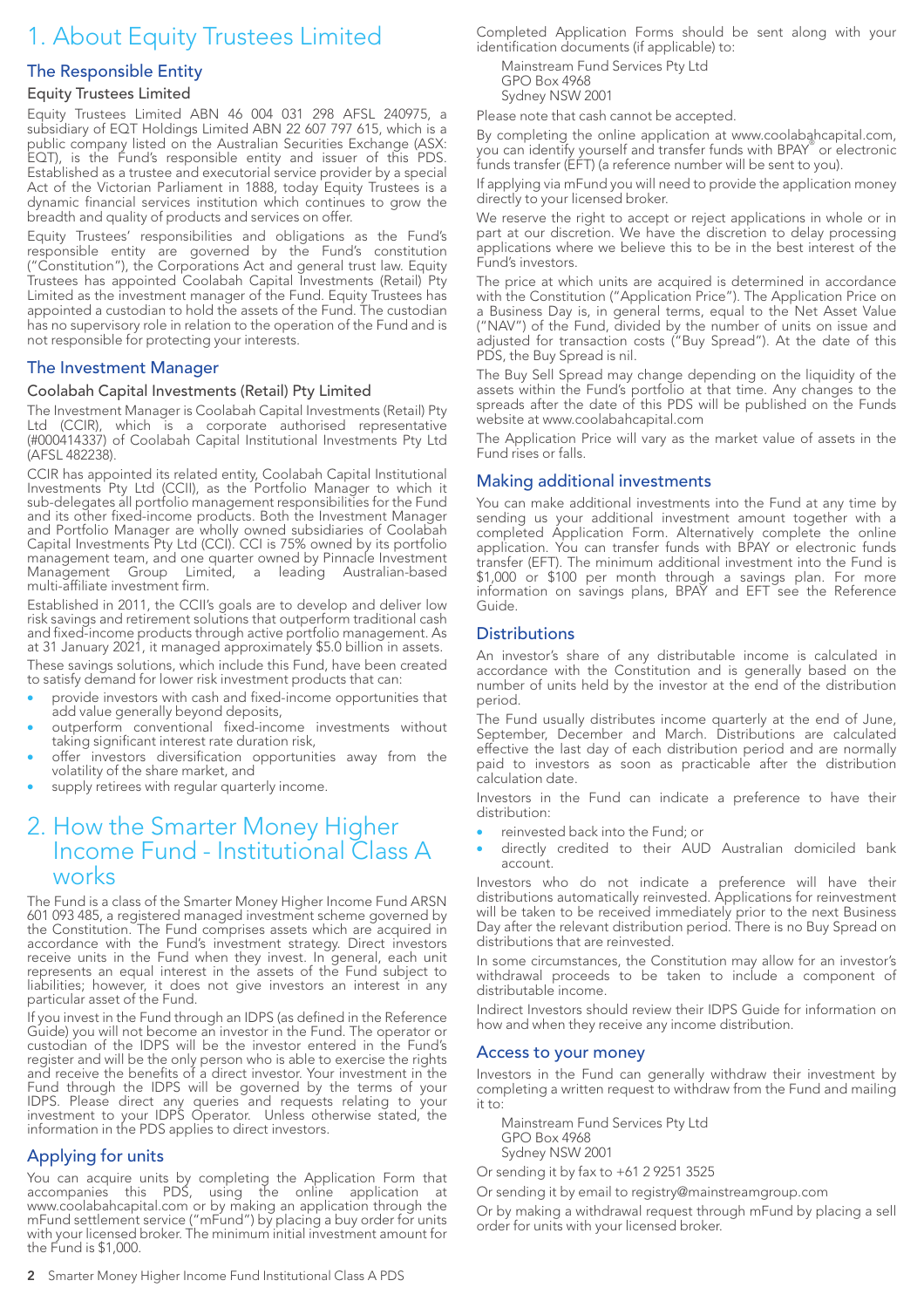The minimum withdrawal amount is nil. Once we receive and accept your withdrawal request, we may act on your instruction without further enquiry if the instruction bears your account number or investor details and your (apparent) signature(s), or your authorised signatory's (apparent) signature(s) or if the withdrawal is received via mFund.

Equity Trustees will generally allow an investor to access their investment within 3 Business Days of acceptance of a withdrawal request by transferring the withdrawal proceeds to such investor's nominated bank account or, where the request is received via mFund, to the investor's licensed broker. Access to your investment at the end of a distribution period will take longer as the Fund's unit price is placed on a temporary hold whilst the distribution is calculated. However, Equity Trustees is allowed to reject withdrawal requests, and also to make payment up to 180 days after acceptance of a request (which may be extended in certain circumstances) as outlined in the Constitution and Reference Guide.

We reserve the right to accept or reject withdrawal requests in whole or in part at our discretion.

The price at which units are withdrawn is determined in accordance with the Constitution ("Withdrawal Price"). The Withdrawal Price on a Business Day is, in general terms, equal to the NAV of the Fund, divided by the number of units on issue and adjusted for transaction costs ("Sell Spread"). At the date of this PDS, the Sell Spread is 0.025%.

The Buy Sell Spread may change depending on the liquidity of the assets within the Fund's portfolio at that time. Any changes to the spreads after the date of this PDS will be published on the Funds website at www.coolabahcapital.com.

The Withdrawal Price will vary as the market value of assets in the Fund rises or falls.

Equity Trustees reserves the right to fully redeem your investment if your investment balance in the Fund falls below \$1,000 as a result of processing your withdrawal request. In certain circumstances, for example, when there is a freeze on withdrawals, where accepting a withdrawal is not in the best interests of investors in the Fund including due to one or more circumstances outside its control or where the Fund is not liquid (as defined in the Corporations Act), Equity Trustees can deny or suspend a withdrawal request and you may not be able to withdraw your funds in the usual processing times or at all. When the Fund is not liquid, an investor can only withdraw when Equity Trustees makes a withdrawal offer to investors in accordance with the Corporations Act. Equity Trustees is not obliged to make such offers.

If you are an Indirect Investor, you need to provide your withdrawal request directly to your IDPS Operator. The time to process a withdrawal request will depend on the particular IDPS Operator and the terms of the IDPS.

#### Unit pricing discretions policy

Equity Trustees has developed a formal written policy in relation to the guidelines and relevant factors taken into account when exercising any discretion in calculating unit prices (including determining the value of the assets and liabilities). A copy of the policy and, where applicable and to the extent required, any other relevant documents in relation to the policy will be made available free of charge on request.

#### Additional information

If and when the Fund has 100 or more direct investors, it will be classified by the Corporations Act as a 'disclosing entity'. As a disclosing entity, the Fund will be subject to regular reporting and disclosure obligations. Investors would then have a right to obtain a copy, free of charge, of any of the following documents:

- the most recent annual financial report lodged with ASIC ("Annual Report");
- any subsequent half yearly financial report lodged with ASIC after the lodgement of the Annual Report; and
- any continuous disclosure notices lodged with ASIC after the Annual Report but before the date of this PDS.

Equity Trustees will comply with any continuous disclosure obligation by lodging documents with ASIC as and when required.

Copies of these documents lodged with ASIC in relation to the Fund may be obtained from ASIC through ASIC's website.

#### Further reading

You should read the important information in the Reference Guide about:

- Application cut-off times;
- Application terms;
- Direct Debit & savings plan;
- Authorised signatories;
- Reports;
- Withdrawal cut-off times;
- Withdrawal terms;
- Withdrawal restrictions; and
- Compulsory redemptions,

under the "Investing in the Smarter Money Funds", "Managing your investment" and "Withdrawing your investment" sections before making a decision. Go to the Reference Guide which is available at www.eqt.com.au/insto. The material relating to these matters may change between the time when you read this PDS and the day when you acquire the product.

### 3. Benefits of investing in the Smarter Money Higher Income Fund - Institutional Class A

#### Significant benefits

| Active management                           | The investment manager actively adjusts<br>the Fund's portfolio of Australian cash,<br>bonds, and listed income securities in<br>order to maximise returns while minimising<br>risk. |  |
|---------------------------------------------|--------------------------------------------------------------------------------------------------------------------------------------------------------------------------------------|--|
| Target return                               | Targets returns above the RBA cash rate<br>plus 1.5% to 3.0% per annum after<br>management costs - see Fees and costs<br>section of this PDS for details.                            |  |
| Exposure to the<br>wholesale bond<br>market | The Fund invests in wholesale bonds<br>issued by governments, banks and<br>companies that are not always easy for<br>individual investors to access.                                 |  |
| No capped return                            | The Fund has no capped or fixed return, as<br>would be the case with a fixed term<br>deposit.                                                                                        |  |
| No fixed term                               | The Fund has no fixed minimum term, as<br>would be the case with a term deposit.                                                                                                     |  |
| Higher income                               | Aims to reliably distribute quarterly income<br>above the returns available on traditional<br>cash products.                                                                         |  |
| No withdrawal<br>penalties                  | You can access your investment anytime<br>without penalties or break costs subject to<br>normal liquidity and spreads.                                                               |  |
| Fast access                                 | Withdrawals generally available in your<br>bank account after 3 Business Days.                                                                                                       |  |

## 4. Risks of managed investment schemes

All investments carry risks. Different investment strategies may carry different levels of risk, depending on the assets acquired under the strategy. Assets with the highest long-term returns may also carry the highest level of short-term risk. The significant risks below should be considered in light of your risk profile when deciding whether to invest in the Fund. Your risk profile will vary depending on a range of factors, including your age, the investment time frame (how long you wish to invest for), your other investments or assets and your risk tolerance.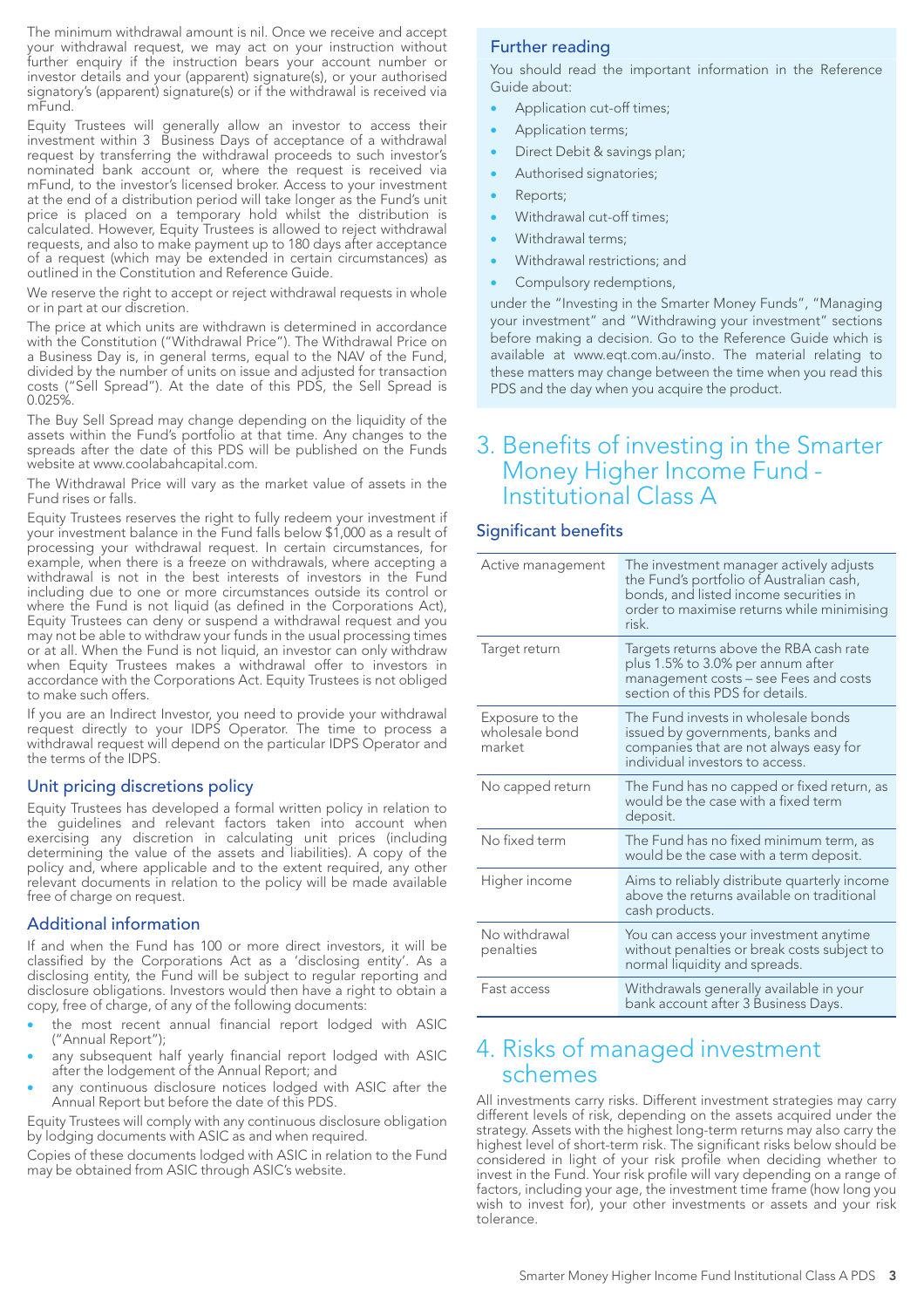The Responsible Entity and the Investment Manager do not guarantee the liquidity of the Fund's investments, repayment of capital or any rate of return or the Fund's investment performance. The value of the Fund's investments will vary. Returns are not guaranteed and you may lose money by investing in the Fund. The level of returns will vary and future returns may differ from past returns. Laws affecting managed investment schemes may change in the future. The structure and administration of the Fund is also subject to change.

In addition, we do not offer advice that takes into account your personal financial situation, including advice about whether the Fund is suitable for your circumstances. If you require personal financial or taxation advice, you should contact a licensed financial adviser and/or taxation adviser.

#### Market risk

This is the risk that an entire market, country or economy (such as Australia) changes in value or becomes more volatile, including the risk that the purchasing power of the currency changes (either through inflation or deflation), potentially causing a reduction in the value of the Fund and increasing its volatility. This may be because, amongst many other things, there are changes in economic, financial, technological, political or legal conditions, natural and manmade disasters, conflicts and changes in market sentiment.

#### Investment and credit risk

This is the risk that the value of an individual investment in the Fund may change in value or become more volatile, potentially causing a reduction in the value of the Fund and increasing its volatility. This may be because, amongst many other things, there are changes in government or bank policies, the Investment Manager's operations or management, or business environment, or a change in perceptions of the risk of any investment. Various risks may lead to the issuer of the investment defaulting on its obligations and reducing the value of the investment to which the Fund has an exposure.

#### Interest rate risk

This is the risk that changes in interest rates can have a negative impact on certain investment values or returns. Reasons for interest rates changes are many and include variations in inflation, economic activity and Reserve Bank of Australia (RBA) policies.

However, interest rate risk with this Fund is reduced because the Fund predominantly invests in cash and floating-rate debt securities and is prohibited from investing in fixed-rate (ie, not floating-rate) debt securities with a term to maturity of longer than 24 months unless it hedges out the interest rate risk.

#### Ratings risk

The assets in which the Fund invests may or may not have been assigned credit ratings by independent ratings agencies. A ratings downgrade could significantly reduce the value of an investment and impact the value of the units of the Fund. Credit ratings do not guarantee the credit quality of a security, its underlying assets, or its repayment, and may be re-assessed by ratings agencies in a range of circumstances. Ratings agencies can make mistakes. The Investment Manager seeks to minimise this risk by assessing the credit risks inherent in any investments it makes.

#### Risk measure

The Investment Manager considers that the "standard risk measure" for this Fund is a Low to Medium risk rating, which means that the estimated number of negative annual returns over any 20 year period is 1 to 2. On a scale of 1 to 7 where 7 is riskiest in this respect, the Fund is in category 3.

The standard risk measure is based on industry guidance to allow investors to compare investment options that are expected to deliver a similar number of negative annual returns over any 20 year period. It is not a complete assessment of all forms of investment risk. For instance, it does not detail what the size of a negative return could be or the potential for a positive return to be less than an investor may require to meet their objectives. Further, it does not take into account the impact of fees and tax on the likelihood of a negative return.

Investors should still ensure they are comfortable with the risks and potential losses associated with the Fund.

#### Further reading...

You should read the important information in the Reference Guide under "Additional information on risks" about the risks associated with investing in the Fund before making an investment decision. Go to the Reference Guide which is available at www.eqt.com.au/insto. The material relating to these matters may change between the time when you read this PDS and the day when you acquire the product.

# 5. How we invest your money

Warning: When choosing to invest in the Fund or an option of the Fund, you should consider the likely investment returns, the risks of investing and your investment time frame.

#### Investment objective

The Fund targets returns in excess of the RBA cash rate plus 1.5% to 3.0% per annum, after management costs, over a rolling 12 month period. Investors targeting returns above deposits and other "active cash" investments may wish to consider the Fund.

The investment objective is not intended to be a forecast. It is only an indication of what the investment strategy aims to achieve over a rolling 12 month period. The Fund may not achieve its investment objective. Returns are not guaranteed.

#### Benchmark

RBA cash rate plus 1.50% plus management fees (0.40% p.a.)

#### Minimum suggested time frame

Greater than 1 year.

#### Risk level

Low to Medium risk rating.

#### Investor suitability

Those seeking returns in excess of the RBA cash rate plus 1.5% to 3.0% per annum, after management costs, over a rolling 12 month period.

#### Investment style and approach

The Investment Manager is an active manager. This entails applying bottom-up fundamental analysis of both issuers of the securities and the credit quality and structural features of the securities themselves to build a diversified portfolio of Australian cash and debt investments, including listed hybrids, that offer attractive total returns whilst minimising the risk of capital loss. Active managers seek to exploit mispricings of assets and/or find undervalued securities in order to produce superior performance.

The Fund offers relatively low interest rate/duration risk with a target of less than 3 months by investing in cash and floating-rate notes, which generally track the returns of the RBA cash rate plus a spread or margin, and limiting the maximum term of any fixed-rate securities to 24 months unless the interest rate has been hedged to floating.

In addition to an active investment philosophy that seeks to profit from mispriced assets, the Fund also employs active asset-allocation between cash and riskier debt/hybrids securities. The Fund retains the agility to switch between cash and debt securities based on the portfolio managers' valuation views of each sector. When credit spreads are wide and the risk-return payoff on debt securities may be higher than cash, the exposure to these debt securities may increase. Equally when credit spreads compress the portfolio weight to cash may rise.

The ability to invest 100% in cash is a defensive attribute of the Fund. Although the Fund is not the same as a bank account, the Fund does have a considered and diversified investment approach:

- the Fund is permitted to invest in bonds, such as government and semi-government bonds, bank and corporate bonds, and asset-backed securities, including residential-mortgage backed securities, issued in Australian Dollars or in G10 currencies hedged to Australian Dollars;
- the Fund is also permitted to invest in cash and cash-equivalent securities, exchange traded derivatives and over-the-counter derivatives;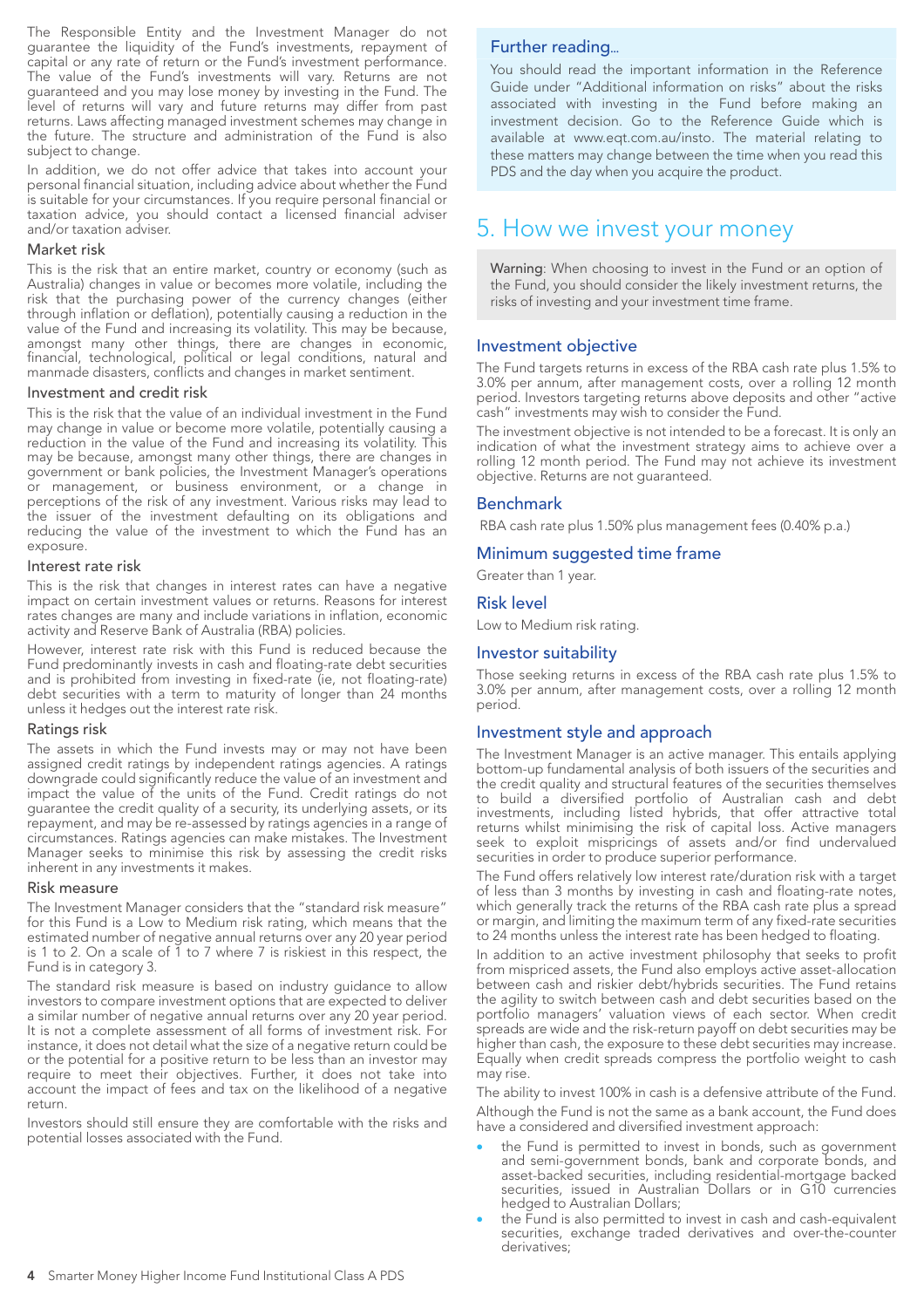- the Fund may also invest in units in an ASX-listed fund or trust that solely invests in Australian-dollar denominated deposits, issued by ADIs that are regulated by APRA,
- all the Fund's investments are Australian Dollar-denominated or fully hedged into Australian Dollars (so the Fund has minimal direct exposure to foreign exchange risk);
- the Fund targets a dollar-weighted average Standard & Poor's 'A' credit rating across its bonds and deposits (or equivalent rating as determined by rating agencies),
- the Fund does not hold more than 10% of its portfolio in unrated unlisted debt securities,
- the Fund does not hold more than 20% of its portfolio in ASX listed hybrids,
- the Fund does not invest directly in listed or unlisted ordinary shares (i.e. equities) although it can invest in exchange traded funds (ETFs), listed income securities and convertible preference shares (or hybrids),
- the Investment Manager seeks to limit the Fund's interest rate risk, as defined by changes in capital values resulting from interest rate movements, by investing primarily in short-term deposits and floating-rate debt securities that generally track the RBA's cash rate and fixed-rate bonds with maturities no greater than 24 months unless the interest rate is hedged to floating with a target of keeping the portfolio's interest rate duration risk to less than 3 months,
- the Fund is not permitted to use leverage or gearing to enhance its returns, and
- the Fund has a Low to Medium risk rating under the "standard risk measure" (see Section 4 of this PDS for details).

The Fund also has access to liquidity facilities that allow assets that are classified as "eligible securities" for repurchase by the RBA to be swapped with major Australian and international trading banks in exchange for cash, subject to these banks accepting these assets as part of their own repurchase operations.

Due to movements in the market or similar events, the guidelines set out above may not be adhered to from time to time. In these circumstances, the Investment Manger will seek to bring the Fund's investments within the guidelines within a reasonable period of time.

#### Asset allocation

The Fund is actively managed by the Investment Manager and aims to take advantage of investment opportunities, and assets which are considered mispriced, within the Australian cash, fixed-income and listed hybrid (including bonds and preference shares with equity conversion features) markets. The fund targets holding 30 to 60 bonds, hybrid securities, and cash investments as appropriate, although the actual number of assets may vary from this target.

Investment in the Fund is not the same as putting your money into a bank account. The Fund invests in a range of Australian deposits, money market securities, rated and unrated floating rate notes, fixed-rate bonds, asset-backed bonds, and listed hybrids. The Fund may also invest in units in an ASX-listed fund or trust that solely invests in Australian-dollar denominated deposits, issued by Authorised Deposit-taking Institutions (ADIs) which are regulated by the Australian Prudential Regulation Authority (APRA). It is also possible that from time to time derivatives may be used to manage the Fund's risks when considered appropriate.

#### Changing the investment strategy

The investment strategy and asset allocation parameters may be changed. If a change is to be made, investors in the Fund will be notified in accordance with the Corporations Act.

#### Labour, environmental, social and ethical considerations

The Portfolio Manager considers that environment, social and governance (ESG) factors are crucial inputs into its investment process and have potentially profound consequences for the performance of our investments, including, most notably, downside risks but also upside mispricing potential in terms of the value of those assets. Nuanced ESG factors are often overlooked by the market and credit rating agencies when assessing the creditworthiness and valuations of fixed-income securities. Given its activist investment style, the Portfolio Manager is deeply engaged with its target companies and relevant regulators and government stakeholders, dynamically evaluating the status of different ESG factors and seeking to understand their future path. ESG is therefore a core part of the Portfolio Manager's quantitative and qualitative due diligence and wider investment process.

The types of ESG factors that the Portfolio Manager takes into account as part of its quantitative and qualitative investment process include, but are not limited to:

- Environmental: weather related risks, dependency on prices of assets that may be impacted by environmental considerations, pollution and environmental disruption, environment sustainability, and associated reputational and brand risks.
- Social: political stability in countries of operation, human rights record of company and countries of operation, diversity, commitment to maintaining internal and customer privacy, including cyber-security, impact on local communities, health and safety, and associated reputational and brand risks.
- Governance: board composition, risk management track-record, legal and compliance track-record, history of prosecutions, management remuneration, distribution of equity, and associated reputational and brand risks.

The Portfolio Manager's ESG Policy (available here: www.coolabahcapital.com/esg-policy) details the relevance of ESG considerations to its investment process and describes how active analysis of ESG factors is integrated into decision-making. The Portfolio Manager's ESG Policy is reviewed at least once a year by the Portfolio Manager's Audit, Risk & Compliance Committee.

#### Fund performance

Up to date information on the performance of the Fund can be obtained from www.eqt.com.au/insto. A free of charge paper copy of the information will also be available on request.

# 6. Fees and costs

#### DID YOU KNOW?

Small differences in both investment performance and fees and costs can have a substantial impact on your long-term returns.

For example, total annual fees and costs of 2% of your investment balance rather than 1% could reduce your final return by up to 20% over a 30-year period (for example, reduce it from \$100,000 to \$80,000).

You should consider whether features such as superior investment performance or the provision of better member services justify higher fees and costs.

You may be able to negotiate to pay lower fees. Ask the fund or your financial adviser.

#### TO FIND OUT MORE

If you would like to find out more, or see the impact of the fees based on your own circumstances, the Australian Securities and Investments Commission (ASIC) Moneysmart website

(www.moneysmart.gov.au) has a managed funds fee calculator to help you check out different fee options.

The information in the following Fees and Costs Summary can be used to compare costs between different simple managed investment schemes. Fees and costs can be paid directly from an investor's account or deducted from investment returns. For information on tax please see Section 7 of this PDS.

#### Fees and Costs Summary

| Smarter Money Higher Income Fund Institutional Class A                                             |                                 |                                                                                                                                                                                                                                                                                                                       |  |  |
|----------------------------------------------------------------------------------------------------|---------------------------------|-----------------------------------------------------------------------------------------------------------------------------------------------------------------------------------------------------------------------------------------------------------------------------------------------------------------------|--|--|
| Type of fee or cost                                                                                | Amount                          | How and when paid                                                                                                                                                                                                                                                                                                     |  |  |
| Ongoing annual fees and costs <sup>1</sup>                                                         |                                 |                                                                                                                                                                                                                                                                                                                       |  |  |
| Management fees<br>and costs<br>The fees and costs<br>for managing your<br>investment <sup>2</sup> | 0.40% of the NAV<br>of the Fund | The management fees<br>component of<br>management fees and<br>costs are accrued daily<br>and paid from the Fund<br>monthly in arrears and<br>reflected in the unit<br>price. Otherwise, the<br>fees and costs are<br>variable and deducted<br>and reflected in the<br>unit price of the Fund<br>as they are incurred. |  |  |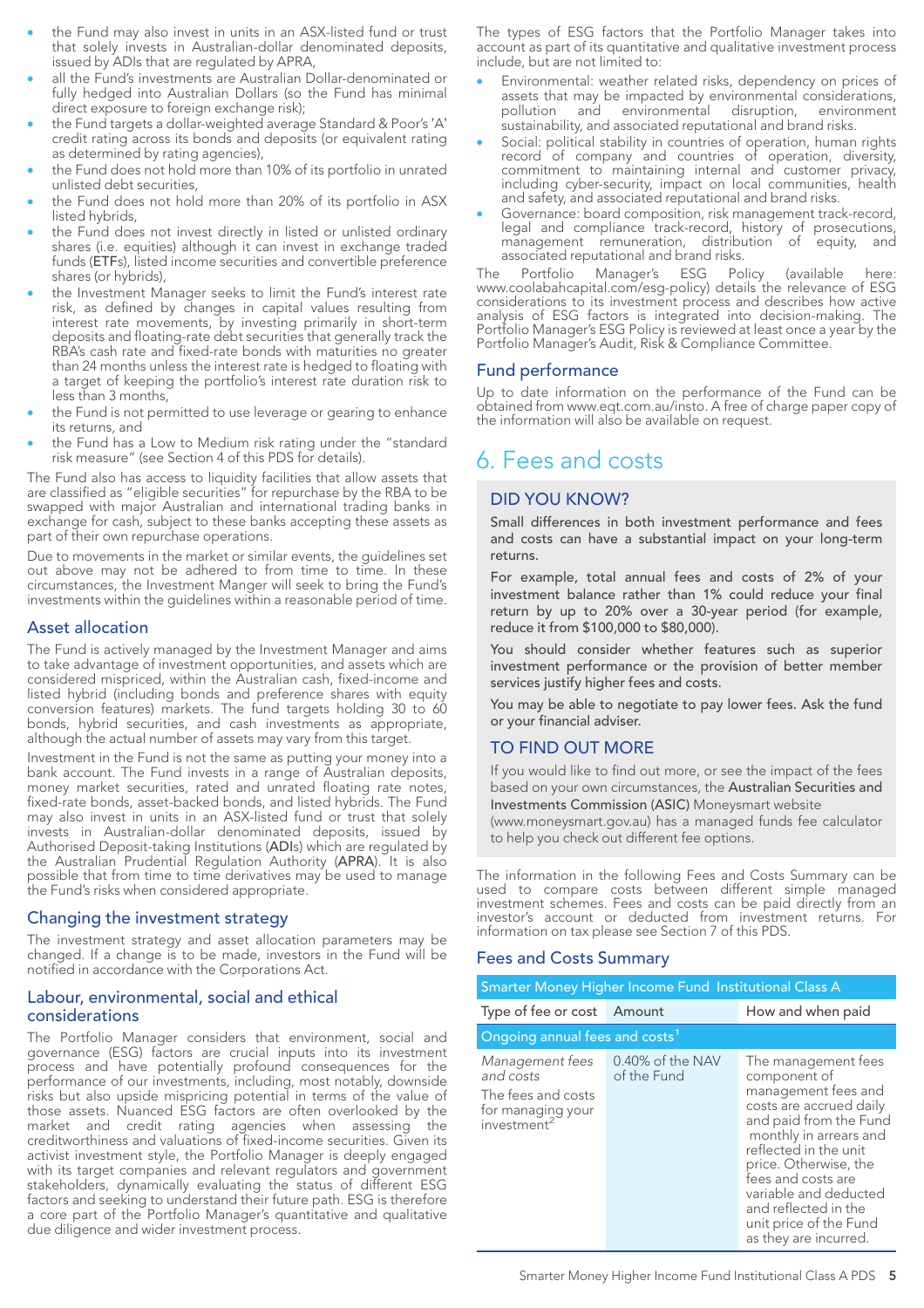| Smarter Money Higher Income Fund Institutional Class A                                                                 |                                              |                                                                                                                                                                                                                                                                                                                                                                                                                                 |  |  |
|------------------------------------------------------------------------------------------------------------------------|----------------------------------------------|---------------------------------------------------------------------------------------------------------------------------------------------------------------------------------------------------------------------------------------------------------------------------------------------------------------------------------------------------------------------------------------------------------------------------------|--|--|
| Type of fee or cost                                                                                                    | Amount                                       | How and when paid                                                                                                                                                                                                                                                                                                                                                                                                               |  |  |
| Performance fees<br>Amounts<br>deducted from<br>your investment in<br>relation to the<br>performance of<br>the product | 0.26% of the NAV<br>of the Fund <sup>3</sup> | Performance fees are<br>calculated daily and<br>paid monthly in arrears<br>from the Fund and<br>reflected in the unit<br>price.                                                                                                                                                                                                                                                                                                 |  |  |
| Transaction costs<br>The costs incurred<br>by the scheme<br>when buying or<br>selling assets                           | 0.02% of the NAV<br>of the Fund              | Transaction costs are<br>variable and deducted<br>from the Fund as they<br>are incurred and<br>reflected in the unit<br>price. They are<br>disclosed net of<br>amounts recovered by<br>the buy-sell spread.<br>Any transaction costs at<br>the interposed vehicle<br>level are reflected in<br>the value of the Fund's<br>investment in the<br>relevant interposed<br>vehicle, and therefore<br>reflected in the unit<br>price. |  |  |
| Member activity related fees and costs (fees for services or when                                                      |                                              |                                                                                                                                                                                                                                                                                                                                                                                                                                 |  |  |

#### Member activity related fees and costs (fees for services or when your money moves in or out of the scheme)

| Establishment fee<br>The fee to open<br>your investment                                                                                | Not applicable                         | Not applicable                                                                                                                                                                                                                                                                                                                                                                                                |
|----------------------------------------------------------------------------------------------------------------------------------------|----------------------------------------|---------------------------------------------------------------------------------------------------------------------------------------------------------------------------------------------------------------------------------------------------------------------------------------------------------------------------------------------------------------------------------------------------------------|
| Contribution fee<br>The fee on each<br>amount<br>contributed to<br>your investment                                                     | Not applicable                         | Not applicable                                                                                                                                                                                                                                                                                                                                                                                                |
| Buy-sell spread<br>An amount<br>deducted from<br>your investment<br>representing costs<br>incurred in<br>transactions by the<br>scheme | nil upon entry and<br>0.025% upon exit | These costs are an<br>additional cost to the<br>investor but are<br>incorporated into the<br>unit price and arise<br>when investing<br>application monies and<br>funding withdrawals<br>from the Fund and are<br>not separately charged<br>to the investor. The Buy<br>Spread is paid into the<br>Fund as part of an<br>application and the Sell<br>Spread is left in the<br>Fund as part of a<br>redemption. |
| Withdrawal fee<br>The fee on each<br>amount you take<br>out of your<br>investment                                                      | Not applicable                         | Not applicable                                                                                                                                                                                                                                                                                                                                                                                                |
| Fxit fee<br>The fee to close<br>your investment                                                                                        | Not applicable                         | Not applicable                                                                                                                                                                                                                                                                                                                                                                                                |
| Switching fee<br>The fee for<br>changing<br>investment<br>options                                                                      | Not applicable                         | Not applicable                                                                                                                                                                                                                                                                                                                                                                                                |

<sup>1</sup> All fees quoted above are inclusive of Goods and Services Tax (GST) and net of any Reduced Input Tax Credits (RITC). See below for more details as to how the relevant fees and costs are calculated.

 $2$  The management fee component of management fees and costs can be negotiated. See "Differential fees" in the "Additional Explanation of Fees and Costs" below.

<sup>3</sup> This represents a reasonable estimate of the performance fee which would have been paid by the Fund in the last financial year ending 30 June 2020 and is not a forecast of any future performance fees. See "Performance fees" below for more information.

### Additional Explanation of Fees and Costs

#### Management fees and costs

The management fees and costs include amounts payable for administering and operating the Fund, investing the assets of the Fund, expenses and reimbursements in relation to the Fund and indirect costs if applicable.

Management fees and costs do not include performance fees or transaction costs, which are disclosed separately.

The management fees component of management fees and costs of 0.40% p.a. of the NAV of the Fund is payable to the Responsible Entity of the Fund for managing the assets and overseeing the operations of the Fund. The management fees component is accrued daily and paid from the Fund monthly in arrears and reflected in the unit price. As at the date of this PDS, the management fees component covers certain ordinary expenses such as Responsible Entity fees, investment management fees, custodian fees, and administration and audit fees.

The indirect costs and other expenses component of 0.00% p.a. of the NAV of the Fund may include other ordinary expenses of operating the Fund, as well as management fees and costs (if any) arising from interposed vehicles in or through which the Fund invests. The indirect costs and other expenses component is variable and reflected in the unit price of the Fund as the relevant fees and costs are incurred. They are borne by investors, but they are not paid to the Responsible Entity or Investment Manager.

Actual indirect costs for the current and future years may differ. If in future there is an increase to indirect costs disclosed in this PDS, updates will be provided on Equity Trustees' website at www.eqt.com.au/insto where they are not otherwise required to be disclosed to investors under law.

#### Performance fees

Performance fees include amounts that are calculated by reference to the performance of the Fund. As the Fund was first offered during the last financial year ending 30 June 2020, the performance fee of 0.26% of the NAV of the Fund represents a reasonable estimate of the performance fee which would have been paid for the full financial year, had the Fund been in existence for that time. The estimate has been calculated based on the relevant information for a similar product offering in the market offered by the Investment Manager.

In terms of the performance fees payable to the Investment Manager, a performance fee is payable where the investment performance of the Fund exceeds the performance of the RBA cash rate (RBACOR) plus 1.50% plus management fees 0.40% p.a. (Benchmark). The performance fees are 22.50% of this excess, calculated daily and paid monthly in arrears from the Fund and calculated based on the beginning NAV of the Fund over the relevant period. No performance fees are payable until any accrued Fund losses from prior periods has been made up (this feature is sometimes referred to as a high-watermark).

Please note that the performance fees disclosed in the Fees and Costs Summary is not a forecast as the actual performance fee for the current and future financial years may differ. The Responsible Entity cannot guarantee that performance fees will remain at their previous level or that the performance of the Fund will outperform the Benchmark.

It is not possible to estimate the actual performance fee payable in any given period, as we cannot forecast what the performance of the Fund will be. Information on current performance fees will be updated from time to time and available at www.eqt.com.au/insto.

#### Transaction costs

In managing the assets of the Fund, the Fund may incur transaction costs such as brokerage, buy-sell spreads in respect of the underlying investments of the Fund, settlement costs, clearing costs and applicable stamp duty when assets are bought and sold. Transaction costs also include costs incurred by interposed vehicles in which the Fund invests (if any), that would have been transaction costs if they had been incurred by the Fund itself. Transaction costs are an additional cost to the investor where they are not recovered by the Buy/Sell Spread, and are generally incurred when the assets of the Fund are changed in connection with day-to-day trading or when there are applications or withdrawals which cause net cash flows into or out of the Fund.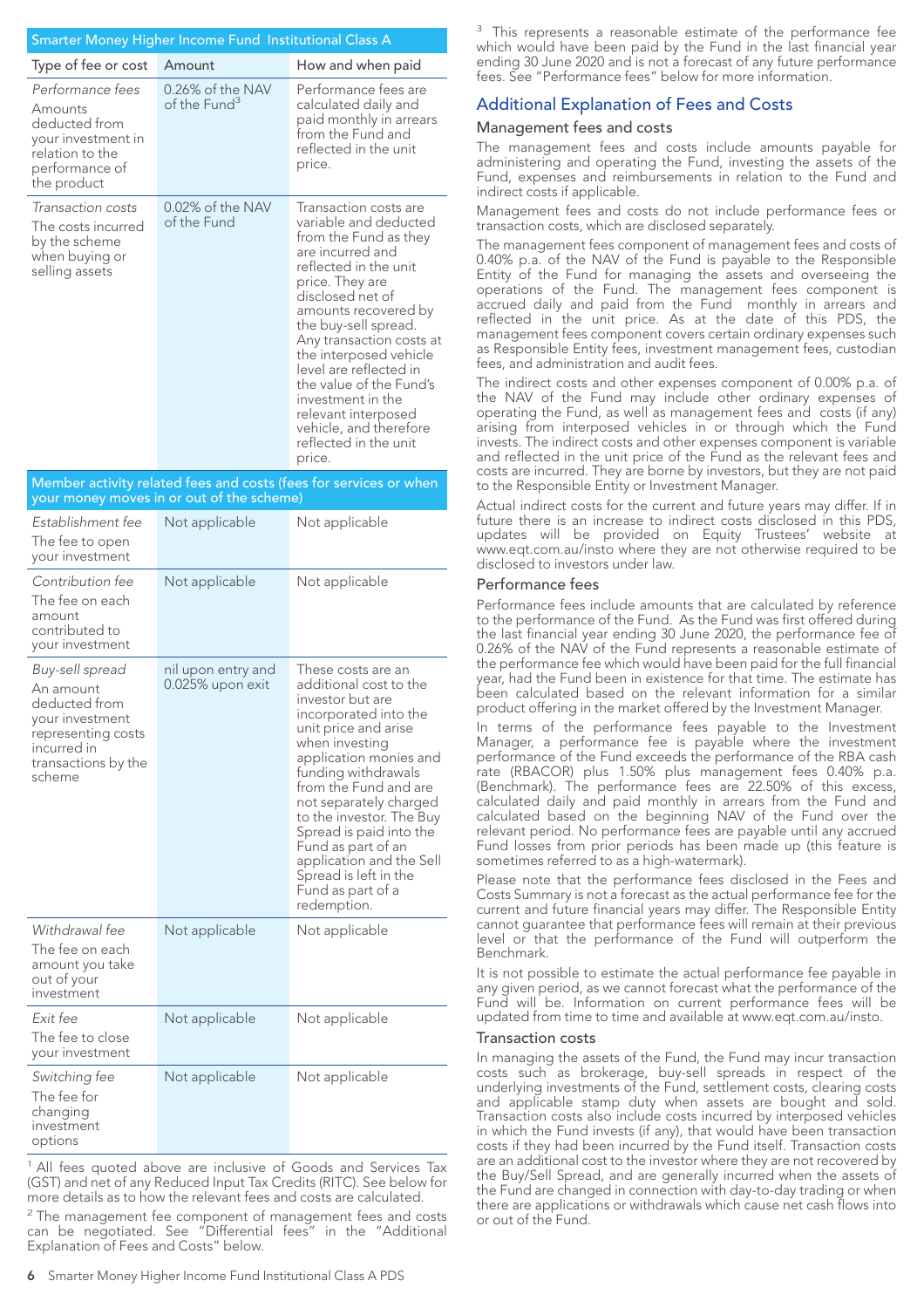The Buy/Sell Spread that is disclosed in the Fees and Costs Summary is a reasonable estimate of transaction costs that the Fund will incur when buying or selling assets of the Fund. These costs are an additional cost to the investor but are incorporated into the unit price and arise when investing application monies and funding withdrawals from the Fund and are not separately charged to the investor. The Buy Spread is paid into the Fund as part of an application and the Sell Spread is left in the Fund as part of a redemption and not paid to Equity Trustees or the Investment Manager. The estimated Buy/Sell Spread is nil upon entry and 0.025% upon exit. The dollar value of these costs based on an application or a withdrawal of \$1,000 is \$0 (application) and \$0.25 (withdrawal) for each individual transaction. The Buy/Sell Spread can be altered by the Responsible Entity at any time and www.coolabahcapital.com will be updated as soon as practicable to reflect any change. The Responsible Entity may also waive the Buy/Sell Spread in part or in full at its discretion. The transaction costs figure in the Fees and Costs Summary is shown net of any amount recovered by the Buy/Sell Spread charged by the Responsible Entity.

Transaction costs generally arise through the day-to-day trading of the Fund's assets and are reflected in the Fund's unit price as an additional cost to the investor, as and when they are incurred.

The gross transaction costs for the Fund are 0.02% p.a. of the NAV of the Fund, which is based on the relevant costs incurred during the financial year ended 30 June 2020.

However, actual transaction costs for future years may differ.

#### Can the fees change?

Yes, all fees can change without investor consent, subject to the maximum fee amounts specified in the Constitution. The current maximum management fee to which Equity Trustees is entitled is 4.00% of the GAV of the Fund. However, Equity Trustees does not intend to charge that amount and will generally provide investors with at least 30 days' notice of any proposed increase to the management fees component of management fees and costs. In most circumstances, the Constitution defines the maximum level that can be charged for fees described in this PDS. Equity Trustees also has the right to recover all reasonable expenses incurred in relation to the proper performance of its duties in managing the Fund and as such these expenses may increase or decrease accordingly, without notice.

#### Payments to IDPS Operators

Subject to the law, annual payments may be made to some IDPS Operators because they offer the Fund on their investment menus. Product access is paid by the Investment Manager out of its investment management fee and is not an additional cost to the investor.

#### Differential fees

The Investment Manager may from time to time negotiate a different fee arrangement (by way of a rebate or waiver of fees) with certain investors who are Australian Wholesale Clients. Please contact the Investment Manager on 1300 901 711 for further information.

#### mFund

Warning: if you are transacting through mFund your stockbroker or accredited intermediary may charge you additional fees (see their Financial Services Guide).

#### Example of annual fees and costs for an investment option

This table gives an example of how the ongoing annual fees and costs in the investment option for this product can affect your investment over a 1-year period. You should use this table to compare this product with other products offered by managed investment schemes.

EXAMPLE – Smarter Money Higher Income Fund - Institutional Class A

#### BALANCE OF \$50,000 WITH A CONTRIBUTION OF \$5,000 DURING THE YEAR

| <b>Contribution Fees</b>                                                               | Nil           | For every additional \$5,000<br>you put in, you will be<br>charged \$0                                                                                                                                                                                                                                 |
|----------------------------------------------------------------------------------------|---------------|--------------------------------------------------------------------------------------------------------------------------------------------------------------------------------------------------------------------------------------------------------------------------------------------------------|
| Plus<br>Management fees<br>and costs                                                   | 0.40% p.a.    | And, for every \$50,000 you<br>have in the Smarter Money<br>Higher Income Fund -<br>Institutional Class A you will<br>be charged or have deducted<br>from your investment \$200<br>each year                                                                                                           |
| Plus<br>Performance fees                                                               | $0.26\%$ p.a. | And, you will be charged or<br>have deducted from your<br>investment \$130 in<br>performance fees each year                                                                                                                                                                                            |
| Plus<br>Transaction costs                                                              | $0.02\%$ p.a. | And, you will be charged or<br>have deducted from your<br>investment \$10 in transaction<br>costs                                                                                                                                                                                                      |
| Equals<br>Cost of Smarter<br>Money Higher<br>Income Fund -<br>Institutional Class<br>А |               | If you had an investment of<br>\$50,000 at the beginning of<br>the year and you put in an<br>additional \$5,000 during that<br>year, you would be charged<br>fees and costs of:<br>\$340*<br>What it costs you will<br>depend on the investment<br>option you choose and the<br>fees you<br>negotiate. |

\* Additional fees may apply. Please note that this example does not capture all the fees and costs that may apply to you such as the Buy/Sell Spread.

This example assumes the \$5,000 contribution occurs at the end of the first year, therefore the fees and costs are calculated using the \$50,000 balance only.

#### Warning: If you have consulted a financial adviser, you may pay additional fees. You should refer to the Statement of Advice or Financial Services Guide provided by your financial adviser in which details of the fees are set out.

ASIC provides a fee calculator on www.moneysmart.gov.au, which you may use to calculate the effects of fees and costs on account balances. The performance fees stated in this table are based on the average performance fee for the Fund, over the previous five financial years. The performance of the Fund for this financial year, and the performance fees, may be higher or lower or not payable in the future. It is not a forecast of the performance of the Fund or the amount of the performance fees in the future.

The indirect costs and other expenses component of management fees and costs and transaction costs may also be based on estimates. As a result, the total fees and costs that you are charged may differ from the figures shown in the table.

#### Further reading

You should read the important information in the Reference Guide about fees and costs under the "Fees and other costs" section before making a decision. Go to the Reference Guide which is available at www.eqt.com.au/insto. The material relating to these matters may change between the time when you read this PDS and the day when you acquire the product.